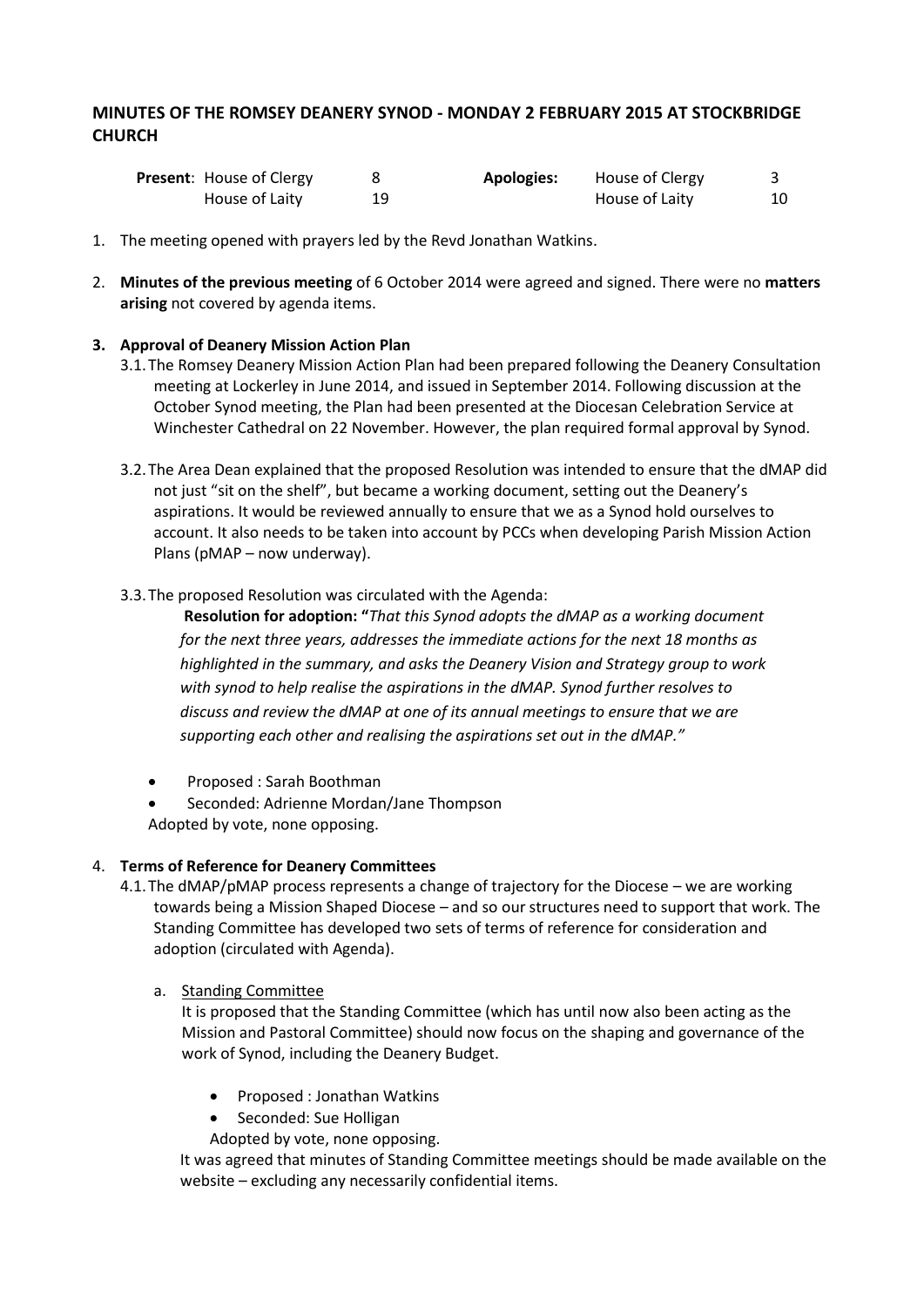## b. Vision and Strategy Group

The Vision Group has already been working to deliver some of our agreed new activities. As reported at the last meeting, it is proposed that the Vision Group be expanded to include representatives of every benefice, and given the responsibility for delivery and future development of the Deanery Mission Action Plan, including use of resources (the role of the Mission and Pastoral Committee), on which it would make recommendations to Standing Committee.

- Proposed : Maddie Sumsion
- Seconded: Jane Thompson

Adopted by vote, none opposing.

## 5. **Committee reports**

## 5.1.General Synod

The report from the Revd Rosalind Rutherford was circulated. General Synod Elections would take place later in the year, and members were encouraged to take an active interest, and ensure that they voted for those who represented their views on important issues. Anyone with an interest should consider standing themselves.

## 5.2.Diocesan Synod

Diocesan Synod met at the beginning of November. The Revd. Andrew Micklefield was confirmed as the new Chair of the House of Clergy. The main items of business were dMAP and the Diocesan Lent Course. Feedback on the new system for allocation of parish share was generally positive. Bishop Tim spoke about our Mission Partners, and the scope for mutual support, rather than just considering sending financial support. The Anglican Universities (of which Winchester is one) are considering their distinctive role.

#### 5.3.Overseas Mission Committee

Quentin Stokes' report was circulated. The Area Dean said that Quentin would be leaving the area, and thanked him for his work with the Committee. A new Chairman is now being sought.

Bishop Paisable will be preaching at Romsey Abbey at the end of February. Tim Sledge and two others from Romsey Parish are visiting the Anglican University in Burundi in March.

Sue Holligan reported that the proceeds of a coffee morning in King's Somborne had raised funds to train a mid-wife to work in the remote villages in South Rwenzori.

#### 5.4.Vision Group

The report of Lay Leader training had been circulated. It was agreed the group should meet regularly. There had been good representation (14 out of about 20 lay leaders in the Deanery) had attended.

#### 5.5.Children's Group

The Revd Pitkin's report had been circulated. As the Vision and Strategy Group would include work with children and young people, the Children's Group would therefore no longer continue as a separate group. The Area Dean thanked Ron Corne and Broughton parish for hosting a very successful Shoebox Service in November.

#### 5.6.Parish Share Group

The report was circulated with the papers for the meeting. At year end, Romsey Deanery was shown as meeting its commitment in full – although this was in part due to an overpayment (in error) by Romsey Parish! The Area Dean thanked everyone for the really hard work involved to achieve such a good result. We should celebrate the success and use it to give energy to next year's efforts.